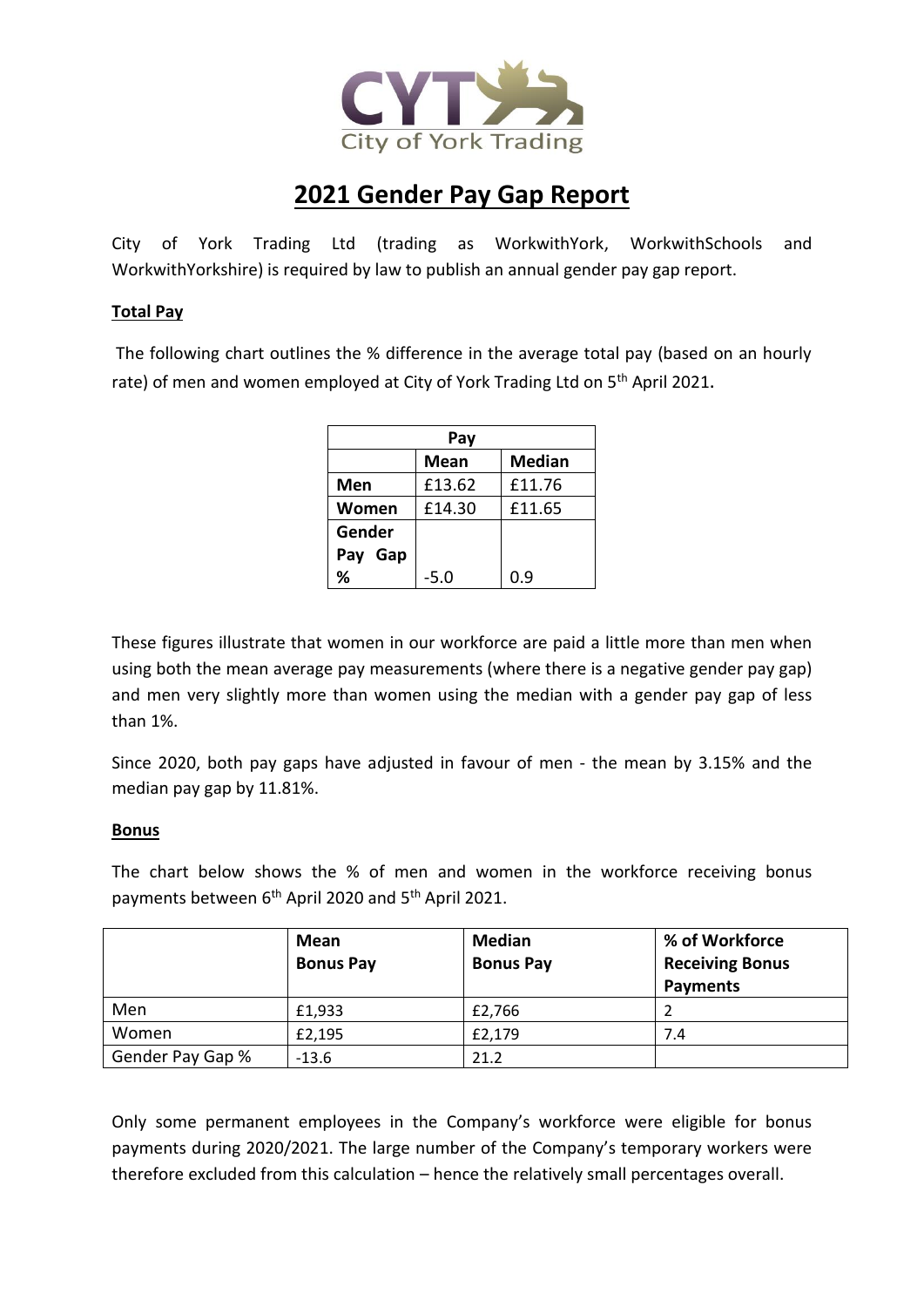

The Company's permanent staff remained at over 80% female. In addition, either for contractual reasons or because they joined the Company part-way through the financial year, there were permanent employees of both genders either receiving bonus payments pro-rata or else not eligible for bonus at all.

The breakdown of Company permanent employees receiving bonus was in line with the overall gender breakdown of this group at 81% female, 19% male – and eligibility for bonus was applied equally across both genders.

The Company employs more female staff permanently at all levels including several working part-time, and the mean average bonus pay was higher for female staff, resulting in a negative gender pay gap. However the smaller number of full time male permanent staff had a higher median average, resulting in a larger gender pay gap using this measurement.



## **Proportion in quartile pay bands**